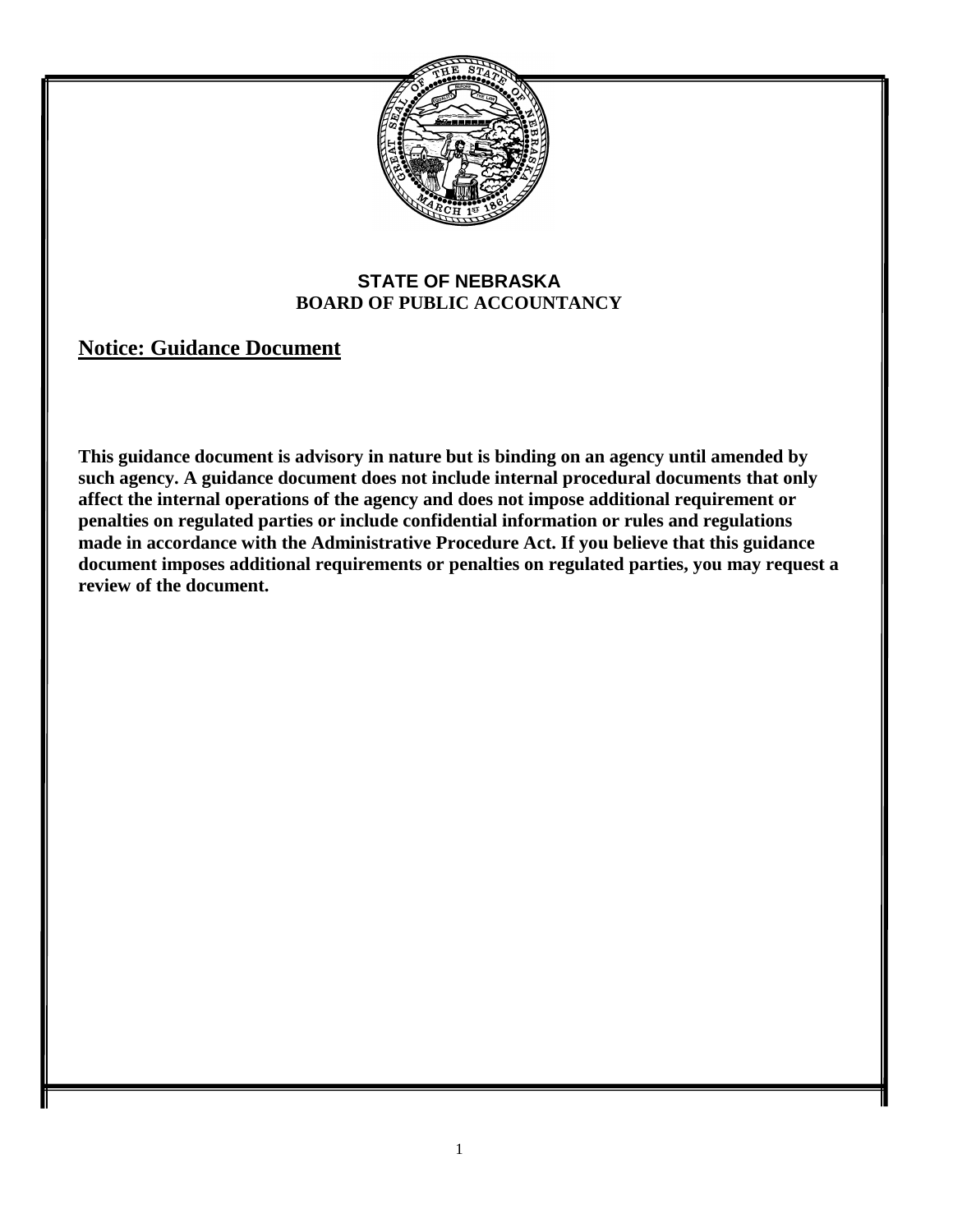

## **STATE OF NEBRASKA BOARD OF PUBLIC ACCOUNTANCY**

# **August 2018 Continuing Education Guidelines**

The Guidelines contain the Board's most current continuing education requirements which are effective August 2018. Please retain this document for future reference.

You should apply to the Board office for PRE-APPROVAL of any courses you plan to complete to be sure that the credit will qualify for continuing professional education. A **Program Qualification Form** is attached to these Guidelines for your use in submitting courses for approval to the Board or available on our website [https://nbpa.nebraska.gov.](https://nbpa.nebraska.gov/) Programs selected should contribute directly to the permit holder's professional competency to practice public accountancy. The Board recommends, but does not require, that any permit holder performing audits, reviews or compilations obtain a minimum of forty percent (40%) of the required hours in accounting and auditing subjects. **Although not a requirement, the Board decided 16 hours (20%) of self-determined personal development courses that relate to the CPA's current employment can be reported as long as the remaining 64 hours (80%) are completed in technical areas directly related to the practice of public accountancy.** Staying abreast of the technical aspects of the profession should always be of first consideration for CPE. However, courses in personal development are not discouraged and assist in developing a better manager, employee, and well rounded person.

The CPE Report of Attendance is due to the Board by January 31. Failure to submit the report will not allow the permit holder to renew their permit. If a permit holder does not meet the continuing education requirements for permit issuance, they must write to the Board prior to January 31 stating the reasons the CPE could not be completed. If the Board office does not receive a letter or report from an individual by the January  $31<sup>st</sup>$  deadline, the individual is subject to the signing of a Stipulation and Consent Order which will include an administrative fee or a hearing before the Board.

#### **PLEASE RETAIN A COPY OF YOUR CPE REPORT FOR YOUR PERMANENT CPE RECORDS.**

# **CPE MUST BE EARNED BY DECEMBER 31st AND REPORTED BY JANUARY 31st!**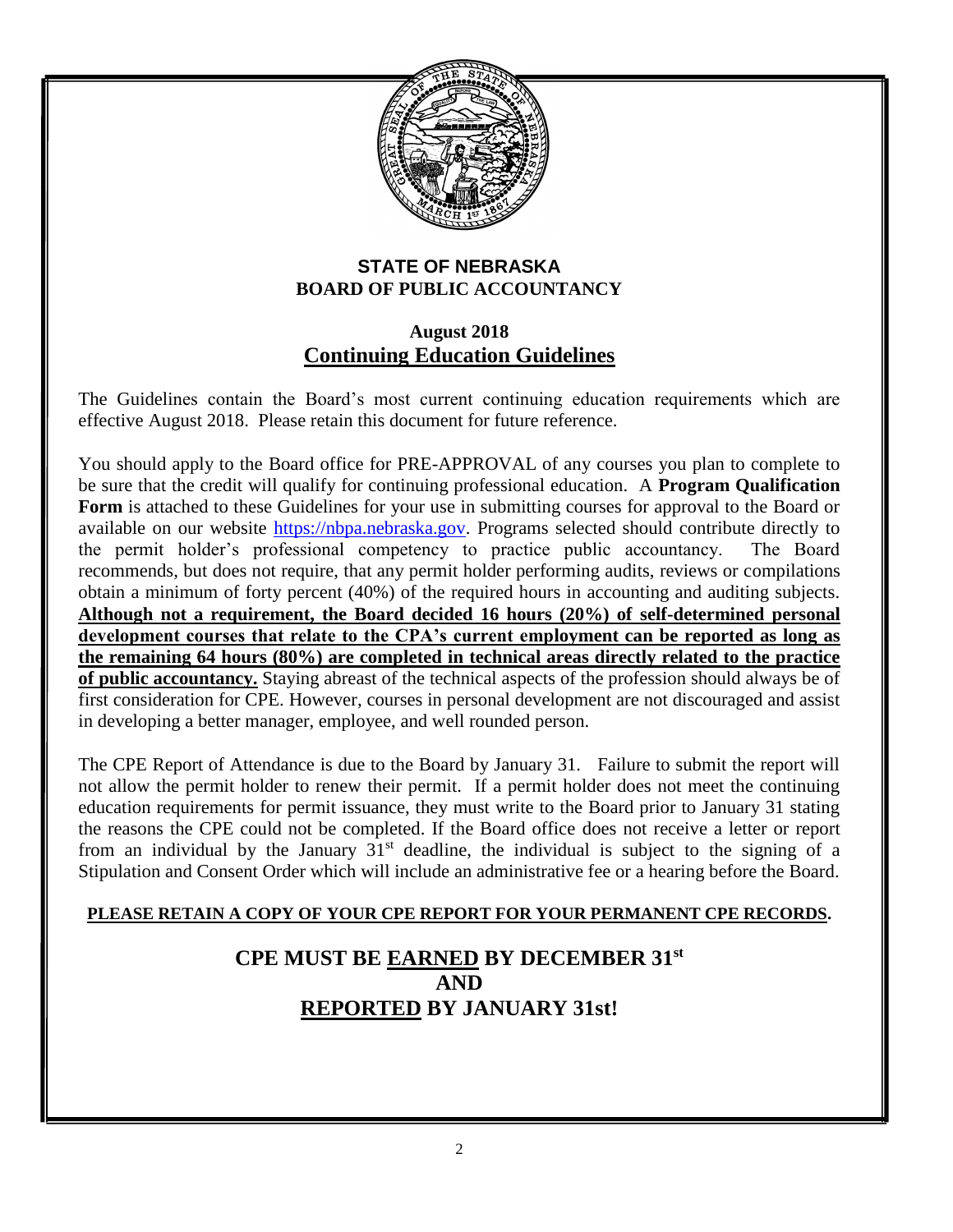# CONTINUING EDUCATION GUIDELINES

(Effective August 2018)

# **TABLE OF CONTENTS**

| Page                                                        |
|-------------------------------------------------------------|
|                                                             |
| (Renewal of Active Permit, Inactive Registrants and Ethics) |
|                                                             |
|                                                             |
|                                                             |
|                                                             |
|                                                             |
|                                                             |
|                                                             |
|                                                             |
|                                                             |
|                                                             |
|                                                             |
|                                                             |
|                                                             |
|                                                             |
|                                                             |
|                                                             |
|                                                             |
|                                                             |
|                                                             |
|                                                             |
|                                                             |
|                                                             |
|                                                             |
|                                                             |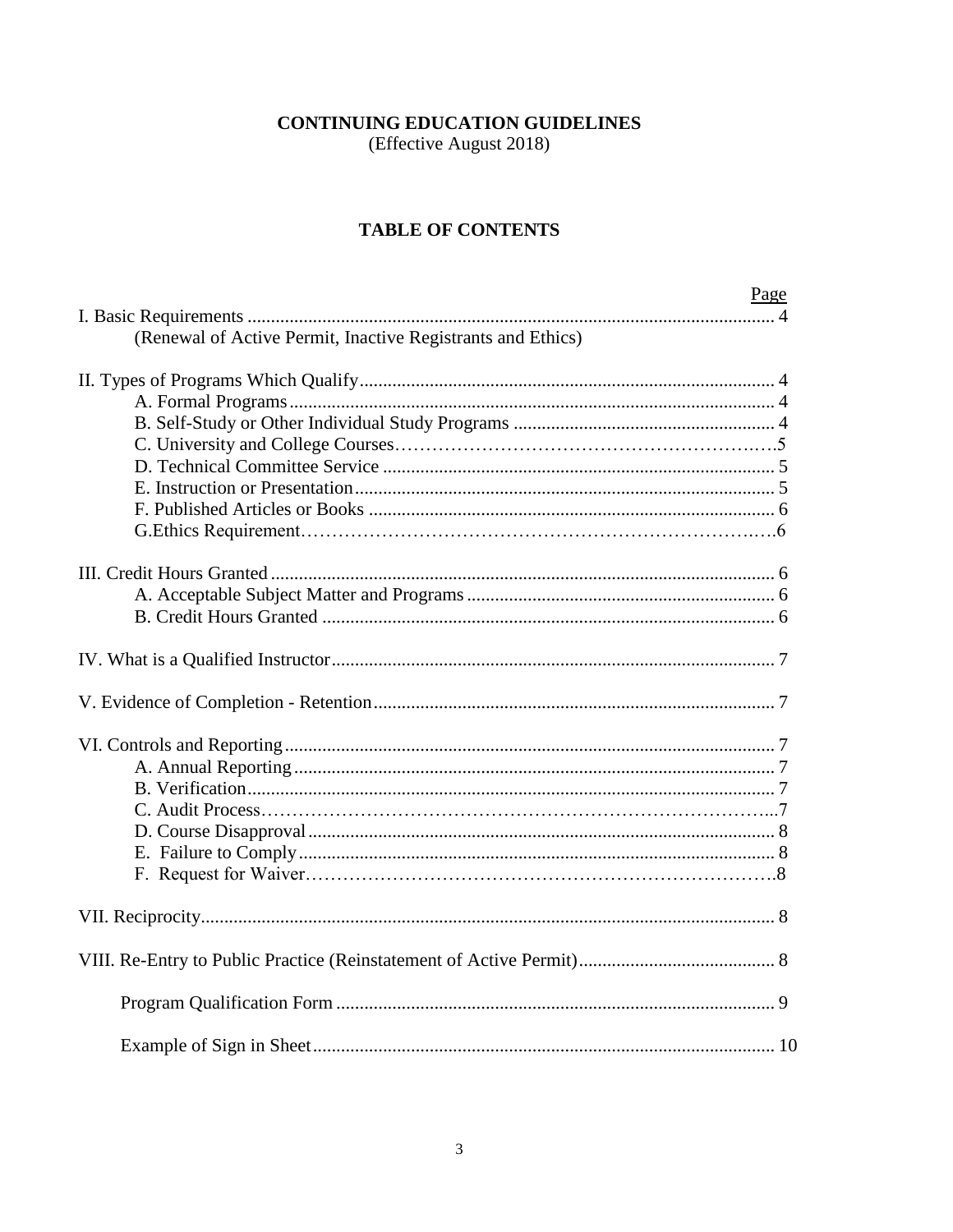# **CONTINUING EDUCATION GUIDELINES**

## **I. BASIC REQUIREMENTS**

- A. An applicant seeking renewal of an active permit shall have completed 80 hours of acceptable continuing education during the two (2)-year period preceding renewal. CPE taken in a calendar year must be reported by January 31 of the following year.
	- Permits issued after July 1 of the year prior to expiration require 40 hours of CPE for renewal.
	- The AICPA Professional Ethics Exam taken for certificate issuance CANNOT be used for permit renewal ethics CPE.
- B. The applicant for renewal of an active permit to practice shall, by January  $31<sup>st</sup>$  of each year, provide a report of the continuing education in which he or she has participated in the preceding calendar year. If a permit holder has a valid reason they cannot report by January 31, they shall communicate the reason to the Board in writing before January 31.
- C. All holders of an active permit to practice public accountancy are required to comply with the continuing education requirements.
- D. The Board of Accountancy shall have authority for good cause to waive the requirement. (see Board Rule Chapter 8.009.04)
- E. Inactive Registrants and "Inactive-Retired" certificate holders are not required to report continuing education.

## **II. TYPES OF PROGRAMS WHICH QUALIFY**

The overriding consideration in determining whether a specific program qualifies is that it shall be a program of learning directly related to the **practice of public accountancy** including, but not limited to information or skills reasonably calculated to be utilized by a participant in the practice of public accountancy. Courses should contribute to professional development and technical competence of a permit holder. **Pre-approval of the program by the Board is encouraged through the use of a "Program Qualification Form" (See page 8 of these Guidelines).** 

### **THE BOARD CURRENTLY ACCEPTS COURSES APPROVED BY THE NATIONAL ASSOCIATION STATE BOARDS OF ACCOUNTANCY (NASBA) AND THE QUALITY ASSURANCE STANDARDS (QAS). To review the approved sponsors go to [www.nasba.org](http://www.nasba.org/)**

- **A. Formal Programs** (Code "F" on report) requiring class attendance shall qualify if, (i) the program is conducted by a qualified instructor; (ii) the attendee must maintain a record of registration and proof of attendance; (iii) the program is at least one hour (50 minute period) in length; (iv) an outline of the program with a detailed timeline is prepared in advance; and (v) the program contributes directly to the professional skills and competence of the permit holder. The following are deemed to be acceptable as formal programs:
	- 1. Programs of national and state professional societies.
	- 2. Technical sessions at meetings of national and state professional societies and chapters.
	- 3. Webinars/Internet based learning in a formal setting with periodic demonstration of participation or the ability to ask questions of the instructor.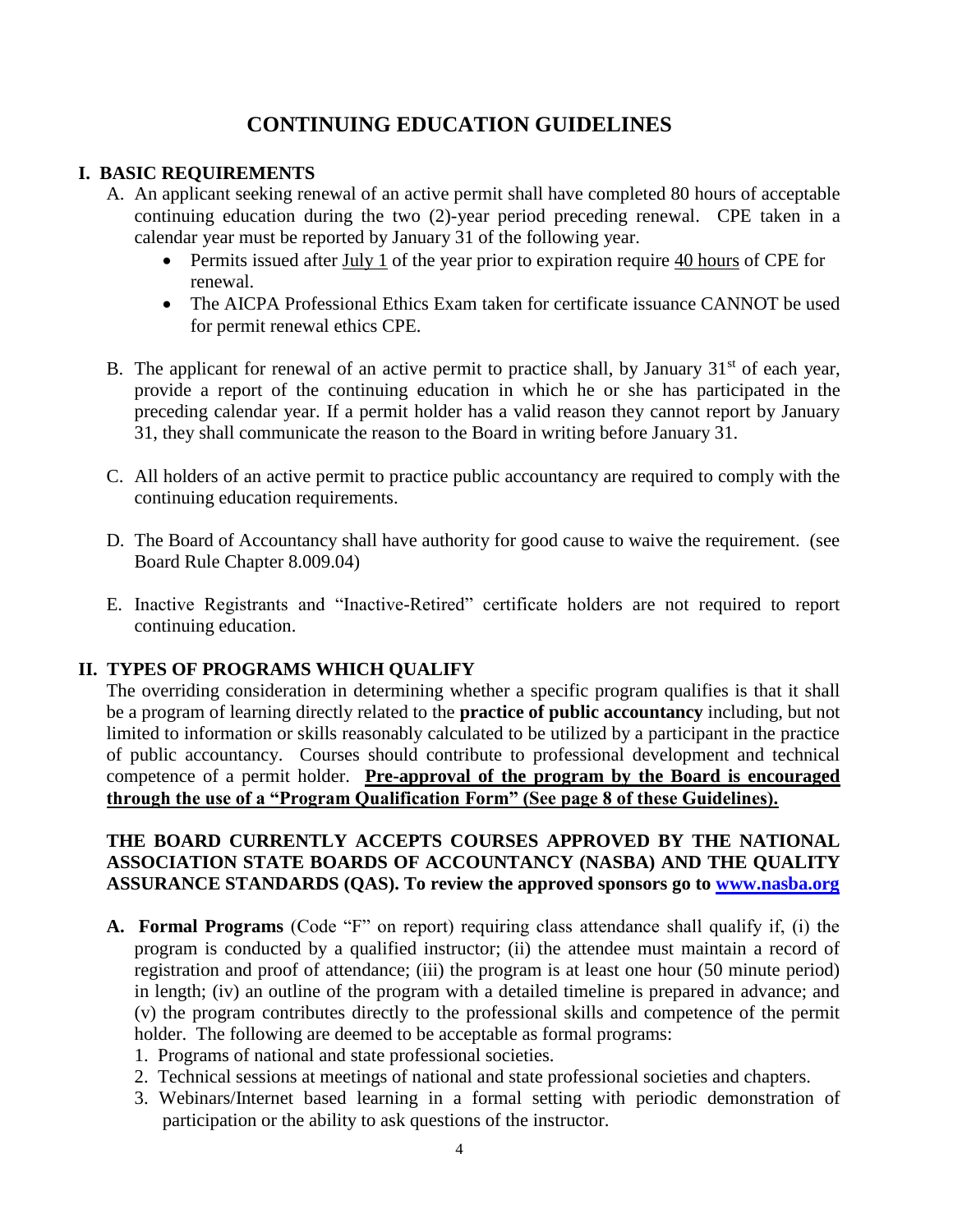- 4. Formal, organized, in-firm educational programs. Firm meetings will qualify only if the program is conducted by a qualified instructor, AND an outline of the program with a detailed timeline is prepared in advance and preserved. **Program must consist of at least 50 minutes of continuous instruction.** Portions of such meetings devoted to administrative and firm matters cannot be included to count as CPE.
- 5. Programs in other organizations (accounting; professional; appropriate private sector). Dinner, luncheon and breakfast meetings of recognized accounting organizations may qualify, if they meet the appropriate requirements and have at least one hour of presentation on professional topics.
- 6. Blended Learning involves combining internet and digital media with traditional classroom methods that require physical presence of both teach and students.
- **B. Self-Study Programs** (Code "S" on report) which require registration and provide evidence of satisfactory completion. Permit holders claiming credit for such courses may be required to furnish evidence of satisfactory completion of the course.

Nano learning will be considered a form of self-study, therefore would be limited to no more than 40 hours during a licensing period. Nano learning will be reported to the Board in 50 minute increments. 50 minutes must be earned from the same sponsor. Certificates of completion issued by a sponsor must be available by request.

 **No more than 40 hours during a licensing period or 60 hours for a reinstatement period shall be represented by self-study courses or programs. A certificate of completion designating the number of hours must be attached before any credit will be allowed.**

 **C. University and college courses** (Code "C" on report) require

(i) the program must be conducted by a qualified instructor; (ii) the attendee must maintain a record of registration and proof of attendance (iii) an outline of the course; and (iiii) the course contributes directly to the professional skills and competence of the permit holder. Credit will be granted as follows:

- 1. Each semester hour credit shall equal 15 hours CPE credit. A quarter hour credit shall equal 8 hours. **No more than 40 hours during a licensing period or 60 hours for a reinstatement period shall be given for college credit. The course must be completed with a passing grade before credit is allowed.**
- 2. Non-credit short courses: contact hours only; must obtain a signed statement of attendance from instructor.
- **D. Service on technical committees of professional organizations** (Code "CT" on report). Participation in technical committee meetings of recognized professional societies will qualify, if the subject matter has relevance to the practice of public accountancy, and must be at least one hour in length. **No more than 16 hours will be allowed for any renewal or reinstatement period.**
- **E. Instruction or Presentation of Programs** (Code "I" on report). Credit for one hour of continuing education will be awarded for each hour completed as an instructor or discussion leader to the extent that the particular activity contributes to the professional competence of the permit holder as it relates to the practice of public accountancy. Credit as an instructor,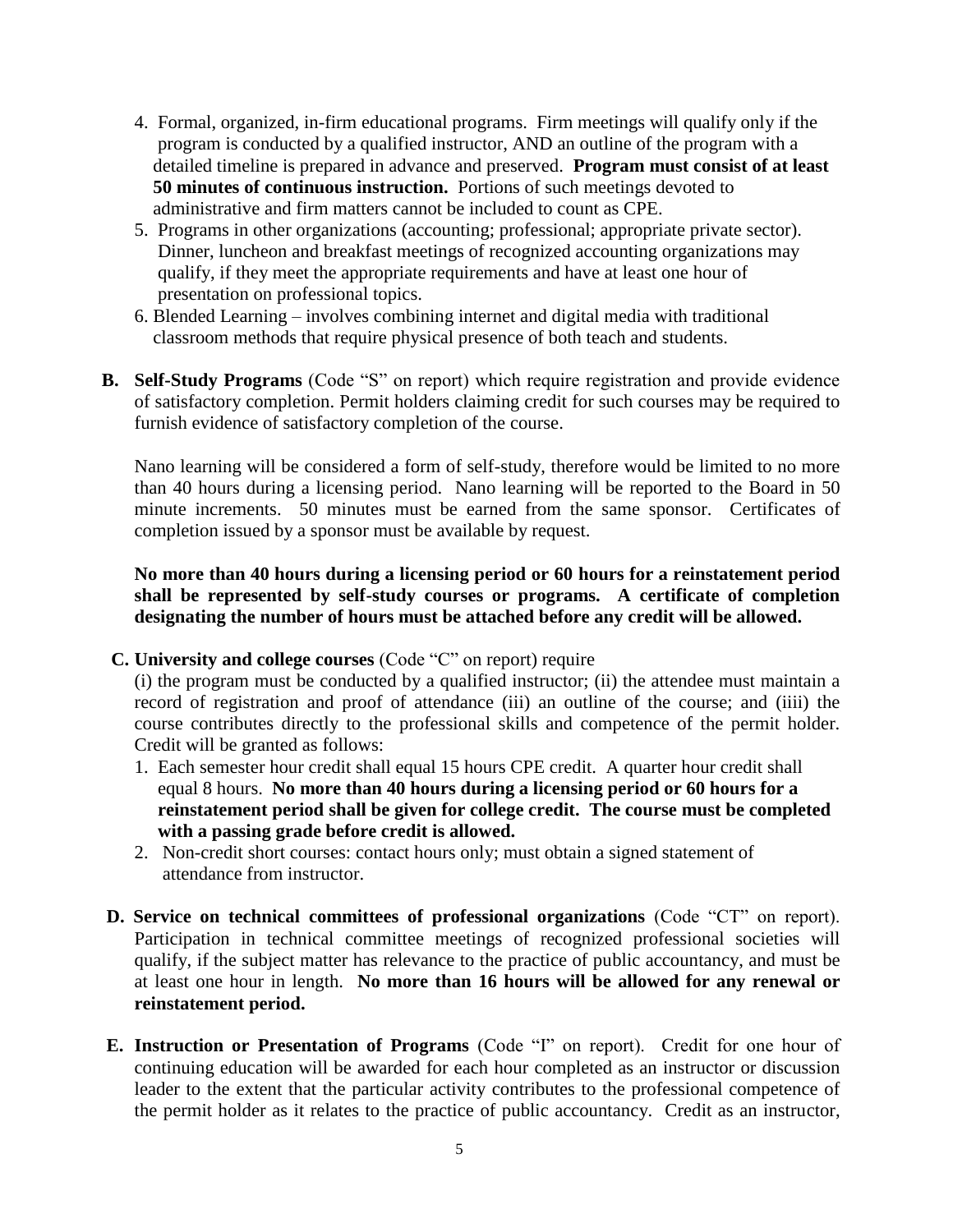discussion leader, or speaker will be allowed for any meeting or engagement provided that the session is one which would meet the continuing education requirements of those attending. The credit allowed an instructor, discussion leader or speaker will be on the basis of a maximum of two hours for subject preparation for each hour of presentation. **No more than 40 hours for preparation and instruction will be allowed for any renewal or 60 hours for a reinstatement. No more than 40 hours for preparation and instruction of a college or University course will be allowed for any renewal or reinstatement.** Repetitious presentations of the same material within the renewal period will not be counted. Credit for permit holders attending not as instructors, discussion leaders, or speakers is limited to the actual meeting time. **A total of no more than 10 hours may be granted for updating material for previously presented courses.**

- **F. Published Articles, Books, etc.** (Code "P" on report). **No more than 16 hours of credit for preparation of materials for publication may be given on a self-declaration basis for any renewal or reinstatement period.**
- **G. Ethics (Code "E" on report) A permit holder must complete 4 hours of ethic courses in every renewal period or reinstatement. The Board's policy is to remain flexible with the types of ethics completed including general and professional ethics, Independence training, Circular 230 courses, Sarbanes Oxley course material, and other state specific required courses. You are not required to complete the 4-hour requirement within one course.**

#### **III. CREDIT HOURS GRANTED**

#### **A. Acceptable Subject Matter and Programs**

The purpose of continuing professional education is to assist the practitioner in maintaining professional knowledge and competence. Programs selected should contribute directly to his or her professional competency to practice public accountancy. Programs can be approved, partially approved or not approved for CPE credit based upon the relevance to the practice of public accountancy as determined by the Board.

Acceptable programs include those related to the performance or offer to perform professional services. The responsibility for substantiating that a particular program is acceptable and meets the requirements rests upon the permit holder and is subject to approval by the Board.

The Board currently accepts NASBA approved sponsors for acceptable subject matter and programs. To view the approved sponsors go to [www.nasba.org.](http://www.nasba.org/)

#### **B. Credit Hour Approval**

#### *The Board accepts .5 hour increments under the regulation below:*

*Chapter 8.002.06 "Hour" shall mean fifty minutes of continuing participation in the program of instruction. Increments of 25 minutes (a half-hour) shall count towards participation after the completion of the first hour earned.*

Continuing education credit will be given with a minimum of 50 minutes constituting one hour. As an example, 100 minutes of continuous instruction would count for two hours. As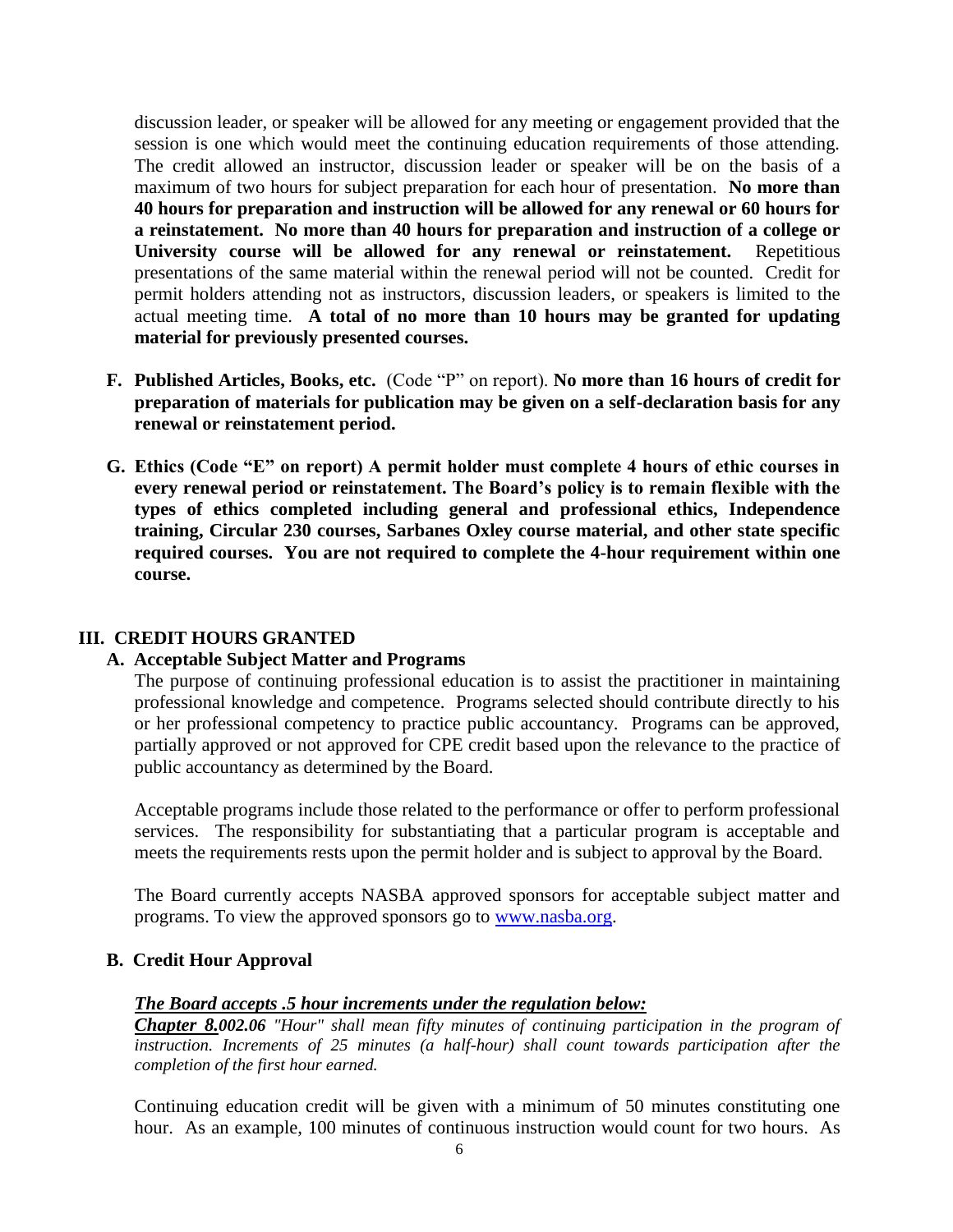an example, 75 minutes of continuous instruction would count for 1.5 hours. Travel time cannot be claimed. **Credit may not be claimed for advance reading, homework, etc.**

## **IV. WHAT IS A QUALIFIED INSTRUCTOR?**

A qualified instructor or discussion leader is anyone whose background training, education or experience makes it appropriate for them to lead a discussion on the subject matter of the particular program.

## **V. EVIDENCE OF COMPLETION OF COURSE MATERIAL – RETENTION**

Sole responsibility for documenting the requirements rests with the permit holder and evidence to support fulfillment of those requirements must be retained for a period of six years after the completion of educational courses. Satisfaction of the requirements could include but is not limited to the retention of attendance records and written outlines, and may be accomplished as follows:

- A. In the case of courses taken for scholastic credit in accredited two and four-year institutions (state, community or private) or high school districts, evidence of satisfactory completion of the course will be sufficient by attaching either a grade report or a transcript from the institution.
- B. In all other instances, the permit holder must retain an outline or program and evidence of Attendance/completion; i.e. sign-in sheet\*, certificate of attendance or certificate of satisfactory completion, etc. In the case of non-credit courses taken in educational institutions, a signed statement of the hours of attendance must be obtained from the instructor.

\* See attached a sample sign-in sheet

## **VI. CONTROLS AND REPORTING**

A. Annual Reporting

The Board will notify permit holders on December 1 of each year their "Report of Continuing Education Attendance" is due to the Board **by January 31.** Permit Holders may submit CPE online to the Board throughout the year by reporting CPE to [www.nbpa.nebraska.gov.](http://www.nbpa.nebraska.gov/) Reporting and submitting CPE online meets the reporting requirement.

B. Verification

The Board will review information submitted by permit holders. If a permit holder does not meet the continuing education requirements for permit issuance, they must write to the Board prior to January 31 indicating a plan on how they will return to compliance. The decision of the Board on the amount of credit granted for participation in continuing education programs is final.

**C.** Audit Process**:**

Annually the Board will select permit holders at random for specific evidence of completion of required continuing professional education courses as reported by the permit holder. Those permit holders that have requested extensions previously shall come under the requirement to prove evidence of attendance/completion in the next reporting period. *Hours utilized within the extension request cannot be utilized in the permit holders next reporting period*. Be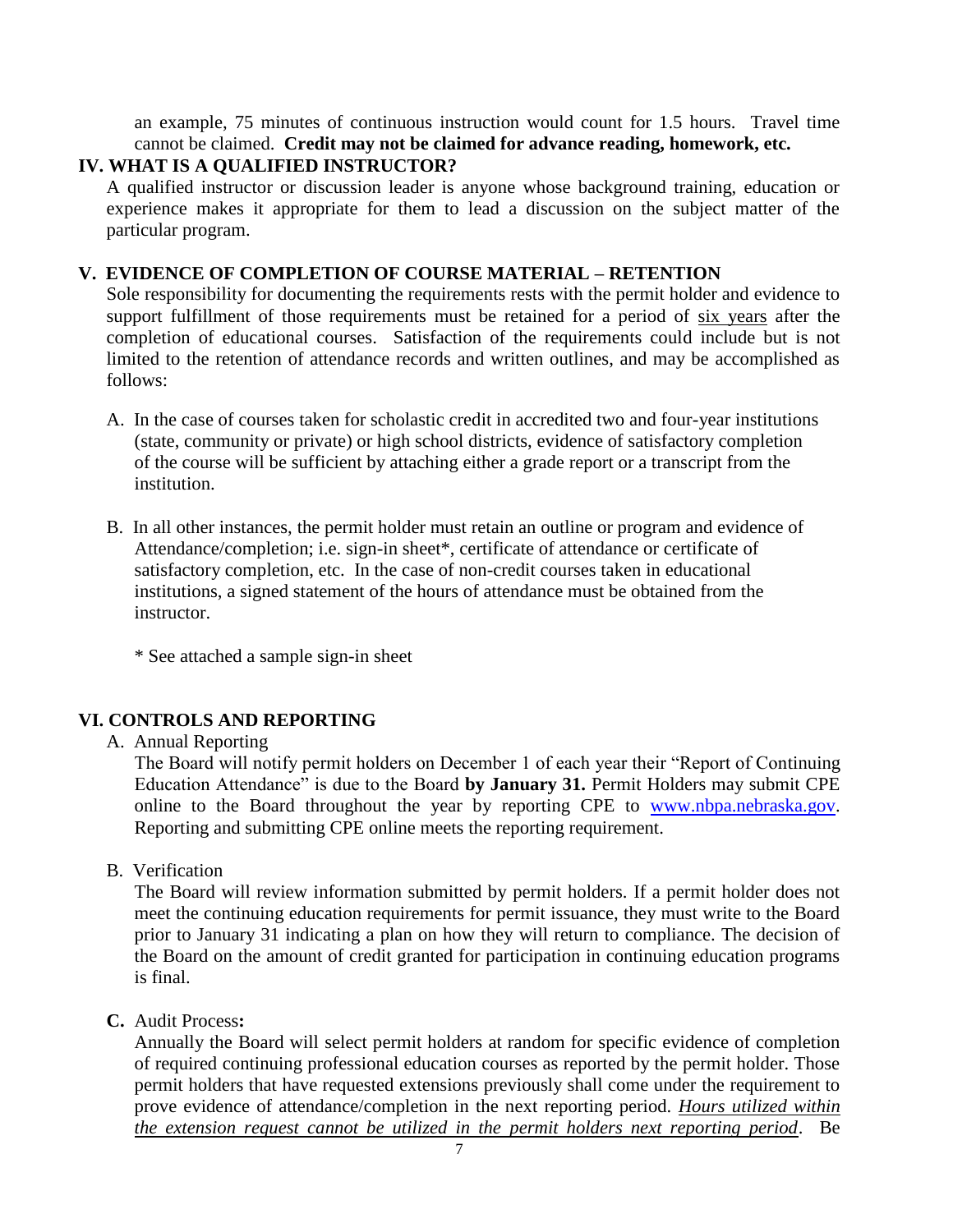prepared to provide requested information to the Board office if selected. Refer to section V within these Guidelines.

D. Course Disapproval

An applicant has thirty (30) days from date of notification to request re-evaluation of disapproved courses.

E. Failure to Comply

If a permit holder is unable to meet the required Continuing Education hours by December 31, they must request an extension in writing indicating a plan on how they will return to compliance to the Board prior to January 31. An additional amount of time to complete the required CPE may be allowed. The required hours need to be completed by June  $1<sup>st</sup>$  and the CPE hours utilized for the extension cannot be reported within the next reporting period.

**If a permit holder does not report CPE by January 31st of their renewal period, they**  will be subject to a stipulation/consent order as offered by the Board that will  **include a \$100 administrative fee or the permit holder may request a hearing before the Board. Failure to submit evidence of completion will not allow a permit holder to renew their permit**.

F. Request for Waiver

The Board may waive compliance with the Rule for good cause shown in cases involving illness or other hardship or extenuating circumstances beyond the control of the permit holder (See Board regulations under Chapter 8.009.04).

#### **VII. RECIPROCITY**

An individual who holds a valid and unrevoked certified public accountant certificate from another state or other political subdivision of the United States, or comparable certificate or degree issued by any foreign country, and who received a permit to practice in this state under the appropriate provisions of the Public Accountancy Act, will be required to comply with the continuing education requirement when their permit is next renewed and each succeeding renewal thereafter.

## **VIII. RE-ENTRY TO PUBLIC PRACTICE (REINSTATEMENT OF ACTIVE PERMIT)**

An individual wishing to re-enter public practice or reinstate an active permit must satisfy the 120 CPE hour requirement including 4 hours of ethics prior to issuance of the permit to practice. (24 hours of Personal Development CPE may be taken.) The CPE must be taken in the prior three calendar years. For example, if an individual applies to reinstate in 2014, they would need 120 CPE hours in 2013, and/or 2012, and/or 2011. The hours used for reinstatement may not be used to renew their permit to practice. The calendar year requirement may be waived for good cause shown in cases involving illness or other hardship or extenuating circumstances beyond their control. For assistance with a reinstatement it is strongly recommended to contact the Board office.

To review the CPE rules within NAC Title 288- Chapter 8 go to www.nbpa.nebraska.gov. Questions and concerns regarding CPE can be directed to the Board's CPE Committee through the CPE Coordinator, Ms. Heather Myers at (402) 471-3595 or Heather.Myers@Nebraska.gov or Dan.Sweetwood@Nebraska.gov.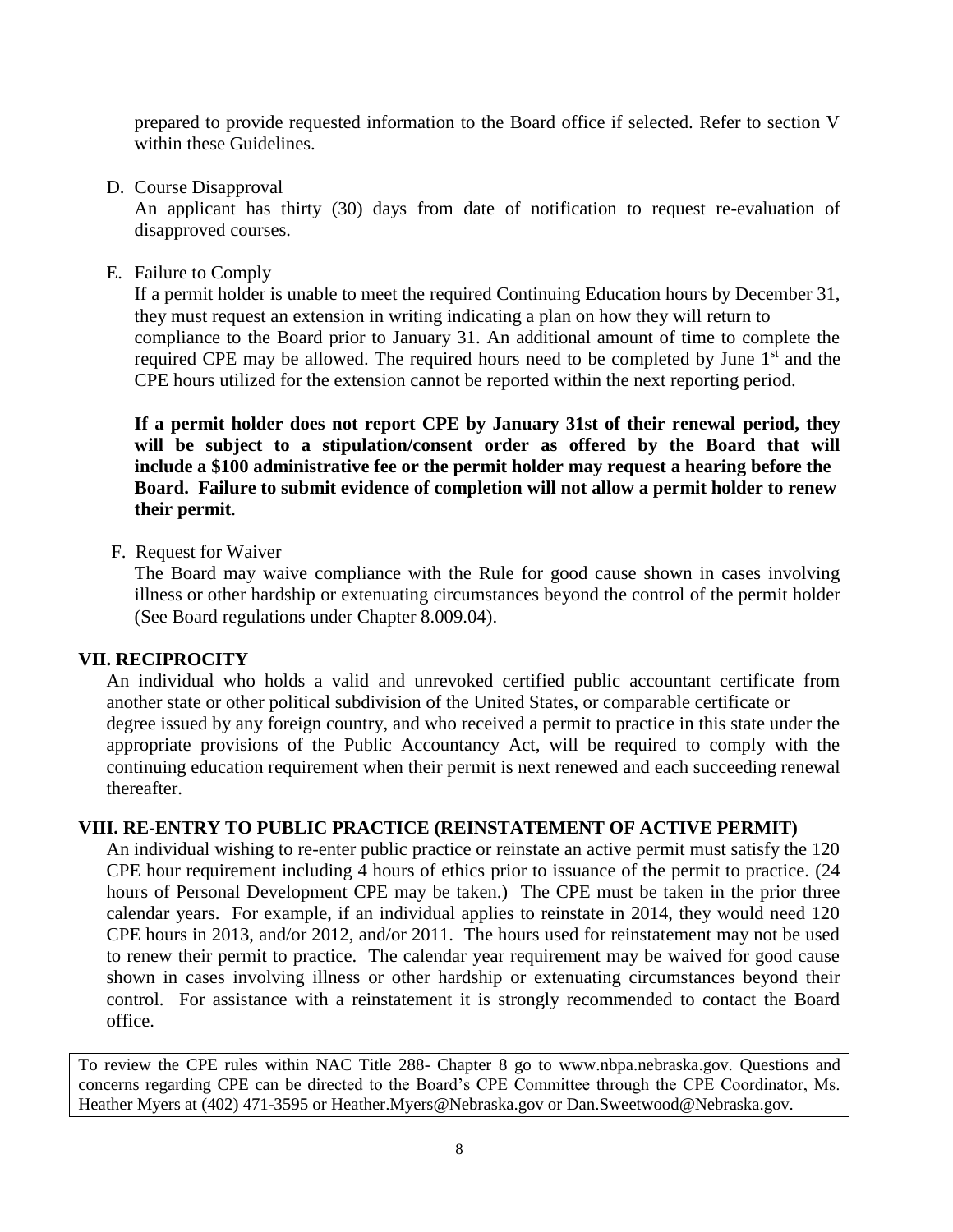#### **STATE OF NEBRASKA BOARD OF PUBLIC ACCOUNTANCY P.O. Box 94725, Lincoln, NE 68509 [www.nbpa.ne.gov](http://www.nbpa.ne.gov/)**

#### **Program Qualification Form** USE A SEPARATE FORM FOR EACH QUALIFICATION REQUESTED

|                                                                                                                                                                                                               | A. Please answer items 1 through 12:              |                                                                                                                                             |                                                       |                             |                       |  |  |  |
|---------------------------------------------------------------------------------------------------------------------------------------------------------------------------------------------------------------|---------------------------------------------------|---------------------------------------------------------------------------------------------------------------------------------------------|-------------------------------------------------------|-----------------------------|-----------------------|--|--|--|
|                                                                                                                                                                                                               |                                                   | 1. Name of requesting                                                                                                                       |                                                       |                             |                       |  |  |  |
|                                                                                                                                                                                                               |                                                   |                                                                                                                                             |                                                       |                             |                       |  |  |  |
|                                                                                                                                                                                                               |                                                   |                                                                                                                                             |                                                       |                             |                       |  |  |  |
|                                                                                                                                                                                                               |                                                   |                                                                                                                                             |                                                       |                             |                       |  |  |  |
|                                                                                                                                                                                                               |                                                   |                                                                                                                                             |                                                       | State: $\frac{1}{2}$        | Zip: _______________  |  |  |  |
|                                                                                                                                                                                                               | 2.                                                |                                                                                                                                             |                                                       |                             |                       |  |  |  |
|                                                                                                                                                                                                               | 3.                                                | Requested number of CPE hours of credit:<br>Note: Hours should be based on 50-minute hour and must be rounded DOWN to nearest whole number. |                                                       |                             |                       |  |  |  |
|                                                                                                                                                                                                               | 4.                                                | If all or part of this course contains ethics hours, record the # of hours requested here:                                                  |                                                       |                             |                       |  |  |  |
|                                                                                                                                                                                                               | 5.                                                |                                                                                                                                             |                                                       |                             |                       |  |  |  |
|                                                                                                                                                                                                               | 6. Subject Matter: (Please circle all that apply) |                                                                                                                                             |                                                       |                             |                       |  |  |  |
|                                                                                                                                                                                                               |                                                   | Acct. & Auditing                                                                                                                            | Tax                                                   | Software Training           | Management            |  |  |  |
|                                                                                                                                                                                                               |                                                   | Investments                                                                                                                                 | Consulting                                            | <b>Personal Development</b> | Fraud Insurance       |  |  |  |
|                                                                                                                                                                                                               |                                                   | Medicare/Medicaid                                                                                                                           | Human Resource                                        | <b>Ethics</b>               | Specialized Knowledge |  |  |  |
|                                                                                                                                                                                                               |                                                   |                                                                                                                                             | Other: (please specify) _________________             |                             |                       |  |  |  |
|                                                                                                                                                                                                               |                                                   |                                                                                                                                             | 7. Method of Delivery: (Please circle all that apply) |                             |                       |  |  |  |
|                                                                                                                                                                                                               |                                                   | Formal (live)                                                                                                                               | Web-cast (interactive-formal) Self Study              |                             | Web-cast (self-study) |  |  |  |
|                                                                                                                                                                                                               |                                                   | Publication                                                                                                                                 | Instruction/Presentation                              | College Course              | Video-conference      |  |  |  |
|                                                                                                                                                                                                               |                                                   | Audio-conference                                                                                                                            | Tele-conference                                       |                             |                       |  |  |  |
|                                                                                                                                                                                                               |                                                   |                                                                                                                                             |                                                       |                             |                       |  |  |  |
|                                                                                                                                                                                                               |                                                   |                                                                                                                                             |                                                       |                             |                       |  |  |  |
| 10. Is the Sponsor registered with NASBA? Registry # Yes   No                                                                                                                                                 |                                                   |                                                                                                                                             |                                                       |                             |                       |  |  |  |
| 11. Business address of Sponsoring Organization: _______________________________                                                                                                                              |                                                   |                                                                                                                                             |                                                       |                             |                       |  |  |  |
|                                                                                                                                                                                                               |                                                   |                                                                                                                                             |                                                       |                             |                       |  |  |  |
| 13. ATTACH A STATEMENT ON HOW THIS COURSE RELATES TO YOUR PRACTICE OF PUBLIC<br>ACCOUNTANCY. DESCRIBE HOW THE COURSE CONTRIBUTES TO THE PROFESSIONAL AND<br>TECHNICAL COMPETANCY OF A CPA IN PUBLIC PRACTICE. |                                                   |                                                                                                                                             |                                                       |                             |                       |  |  |  |
|                                                                                                                                                                                                               |                                                   | <b>B. You Must Include:</b>                                                                                                                 | Course outline/syllabus                               | Course timeline<br>9        |                       |  |  |  |
|                                                                                                                                                                                                               |                                                   |                                                                                                                                             |                                                       |                             |                       |  |  |  |